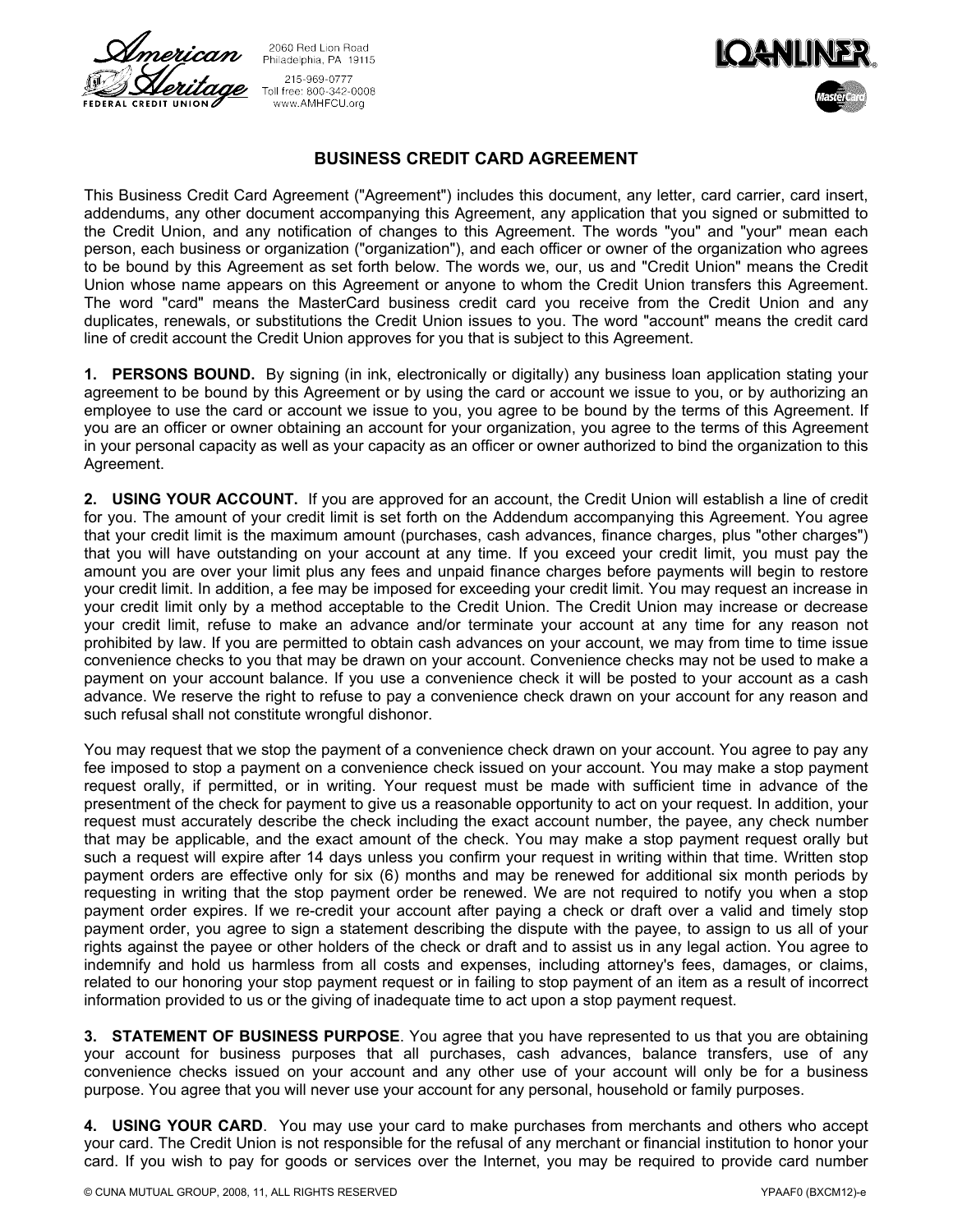security information before you will be permitted to complete the transaction. In addition, the Credit Union may permit you to obtain cash advances from the Credit Union, from other financial institutions that accept your card, and from some automated teller machines (ATMs). (Not all ATMs may accept your card.) If the Credit Union authorizes ATM transactions with your card**,** it will issue you a personal identification number (PIN). To obtain cash advances from an ATM, you must use the PIN that is issued to you for use with your card. You agree that you will not use your card for any transaction that is illegal under applicable federal, state or local law. Even if you use your card for an illegal transaction, you will be responsible for all amounts and charges incurred in connection with the transaction. If you are permitted to obtain cash advances on your account, you may also use your card to purchase instruments and engage in transactions that we consider the equivalent of cash. Such transactions will be posted to your account as a cash advance and include, but are not limited to, wire transfers, money orders, bets, lottery tickets, and casino gaming chips as applicable. This paragraph shall not be interpreted as permitting or authorizing any transaction that is illegal.

**5. RESPONSIBILITY**. You agree to pay all charges (purchases and cash advances, balance transfers, use of convenience checks and any other charge) to your account that are made by you or anyone whom you authorize to use your account. You also agree to pay all finance charges and other charges added to your account under the terms of this Agreement or another agreement you made with the Credit Union. If there is more than one person bound to this Agreement, each will be individually and jointly responsible for paying all amounts owed under this Agreement. If you are an organization, **the officer or owner that obtained the account for the organization is also personally obligated for all charges made under the account**. This means that the Credit Union can require any one of you to individually repay the entire amount owed under this Agreement. In addition each person bound under this Agreement as well as any authorized user may make purchases individually and if cash advances are permitted for your account, may obtain cash advances individually.

**6. INTEREST RATE.** The Interest Rates applicable to purchases, cash advances, and balance transfers are disclosed on the Addendum that accompanies this Agreement. Any penalty rate that may be imposed is also disclosed on the Addendum. These rates may be either fixed or variable as disclosed in the Addendum accompanying this Agreement. If the rate for your account is fixed, the rate charged on purchases, cash advances, balance transfers, and any penalty rate will be fixed and will not vary from month to month unless we notify you in advance that the rate will change. If the rate for your account is variable, as indicated on the accompanying Addendum, the rate charged on purchases, cash advances, balance transfers and any penalty rate will vary periodically as disclosed in the Addendum accompanying this Agreement. The initial rate on your account for certain types of transactions may be an introductory discounted rate (Introductory Rate) that is lower than the rate that would ordinarily apply for that type of transaction. If an Introductory Rate applies to your account, the rates and the period of time it will be effective is shown on the Addendum accompanying this Agreement. After the Introductory Rate period expires, the Interest Rate will automatically increase to the rates that would ordinarily apply for that type of transaction based on the terms of this Agreement**.** 

**7. FINANCE CHARGE CALCULATION METHOD FOR PURCHASES.** New purchases posted to your account during a billing cycle will not incur a finance charge for that billing cycle. Finance charges begin to accrue on those purchases from the first day of the next billing cycle, unless you paid the entire New Balance on the previous cycle's billing statement by the Payment Due Date of that statement. To avoid an additional finance charge on the balance of purchases, you must pay the entire New Balance on the billing statement by the Payment Due Date of that statement. The finance charge is calculated separately for purchases and cash advances. For purchases, the finance charge is computed by applying the periodic rate to the average daily balance of purchases. To get the average daily balance of purchases, we take the beginning outstanding balance of purchases each day and subtract any payments and/or credits that we apply to the purchase balance. (We do not add in any purchases posted during the billing cycle.) This gives us the daily balance of purchases. Then, we add all the daily balances of purchases for the billing cycle together and divide the total by the number of days in the billing cycle. This gives us the average daily balance of purchases.

**8. FINANCE CHARGE CALCULATION METHOD FOR CASH ADVANCES.** A finance charge begins to accrue on cash advances from the date you get the cash advance or from the first day of the billing cycle in which the cash advance is posted to your account, whichever is later. To avoid an additional finance charge on the balance of cash advances, you must pay the entire New Balance on the billing statement by the Payment Due Date of that statement. For cash advances, the finance charge is computed by applying the periodic rate to the average daily balance of cash advances. To get the average daily balance of cash advances, we take the beginning outstanding balance of cash advances each day, add in any new cash advances, and subtract any payments and/or credits that we apply to the cash advance balance. This gives us the daily balance of cash advances. Then, we add all the daily balances of cash advances for the billing cycle together and divide the total by the number of days in the billing cycle. This gives us the average daily balance of cash advances.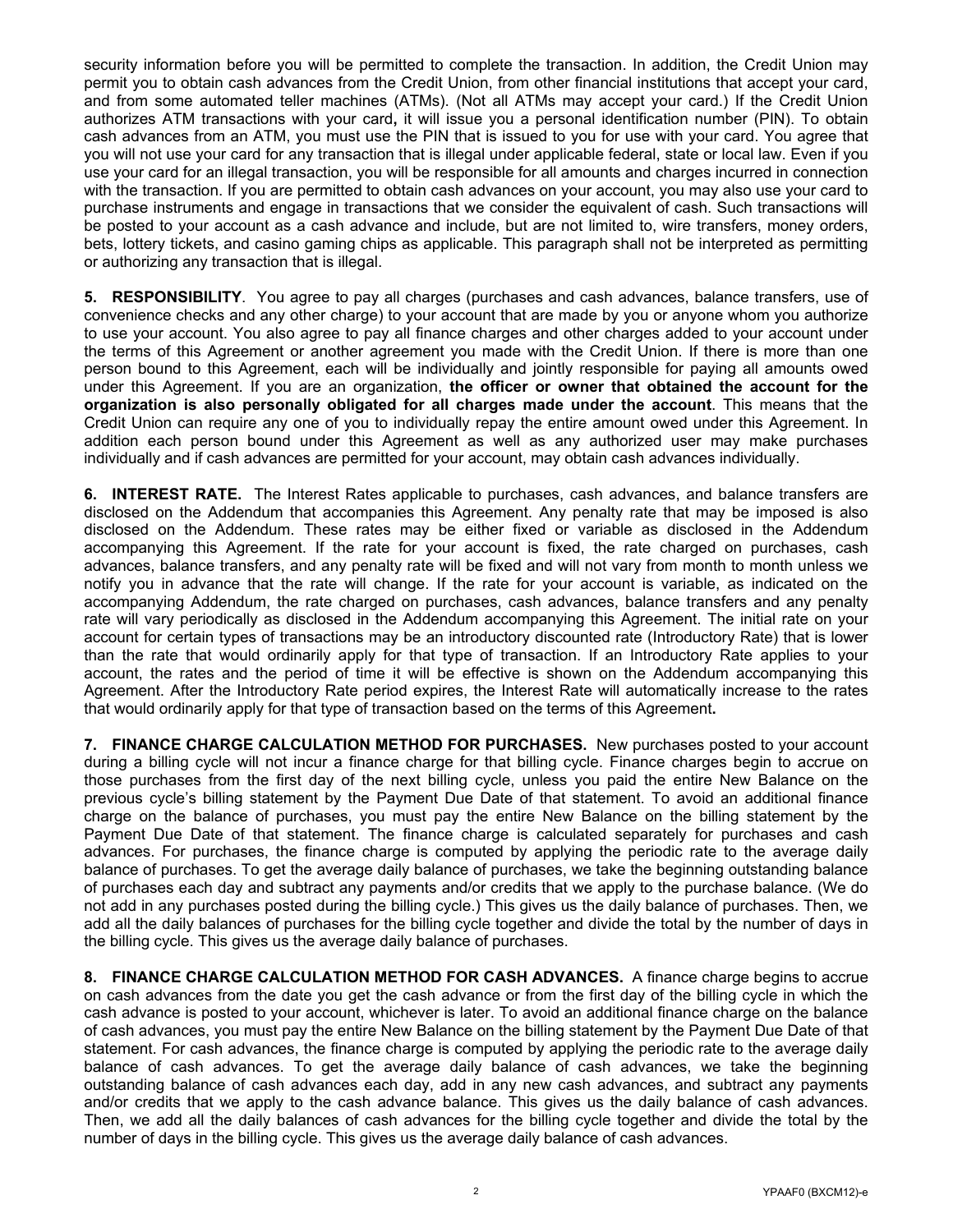**9. OTHER CHARGES.** In addition to the Interest Rate, additional fees may be imposed on your account. The amount and description of these fees are disclosed on the Addendum accompanying this Agreement.

**10. PAYMENTS**. Each month you must pay at least the minimum payment shown on your statement by the date specified on the statement or no later than twenty-five (25) days from the statement closing date, whichever is later. If your statement says the payment is "Now Due," your payment is due no later than twenty-five (25) days from the statement closing date. All payments must be made in U.S. dollars and if made by a negotiable instrument such as a check or money order, must be in a form acceptable to us and drawn on a U.S. financial institution. You may pay more frequently, pay more than the minimum payment or pay the Total New Balance in full. If you make extra or larger payments, you are still required to make at least the minimum payment each month your account has a balance (other than a credit balance). The minimum payment for your account is shown on the Addendum accompanying this Agreement. In addition to the minimum payment, you must also pay, by the date specified above, the amount of any prior minimum payment(s) that you have not made, all outstanding unpaid fees and charges, and any amount you are over your credit limit. The Credit Union also has the right to demand immediate payment of any amount by which you are over your credit limit. Subject to applicable law, your payments may be applied to what you owe to the Credit Union in any manner the Credit Union chooses. We may accept checks marked "payment in full" or with words of similar effect without losing any of our rights to collect the full balance of your account with us.

**11. FOREIGN TRANSACTIONS**. If you make a purchase or obtain a cash advance in a foreign currency, the transaction will be debited from your account in U.S. dollars. MasterCard will convert the transaction into U.S. dollars depending on whether you complete the transaction with a MasterCard or if the transaction is processed by a network operated or affiliated with MasterCard. For transactions processed through MasterCard, the exchange rate used to convert foreign currency transactions to U.S. dollars is either a government-mandated exchange rate or a wholesale exchange rate that is selected by MasterCard. The rate MasterCard uses for a particular transaction is the rate MasterCard selects for the applicable currency on the day the transaction is processed. The exchange rate used to convert the transaction may differ from the rate MasterCard receives and may differ from the rate applicable on the date the transaction occurred or was posted to your account.

**12. COLLECTION COSTS.** You agree to pay all costs of collecting the amount you owe under this Agreement, including court costs and reasonable attorney's fee, as permitted by applicable state law.

**13. SECURITY INTEREST**. If you give the Credit Union a specific pledge of shares by signing a separate pledge of shares, your pledged shares will secure your account. You may not withdraw amounts that have been specifically pledged to secure your account until the Credit Union agrees to release all or part of the pledged amount. In addition, your account is secured by all other shares you have in any individual or joint account with the Credit Union, except for shares in an Individual Retirement account or in any other account that would lose special tax treatment under state or federal law if given as security. These other shares may be withdrawn unless you are in default under this Agreement. You authorize the Credit Union to apply the balance in your individual or joint share accounts to pay any amounts due on your account if you should default. Collateral securing other loans you have with the Credit Union may also secure this loan, except that a dwelling will never be considered as security for this account, notwithstanding anything to the contrary in any other agreement.

**14. DEFAULT**. You will be in default if you fail to make any minimum payment or other required payment by the date that it is due. You will be in default if you; a) break any promise you make under this Agreement; b) exceed your credit limit; c) are a natural person, if you die; d) are an organization, you cease to exist; e) are an organization, you change your legal structure so that the person obligating the organization to this Agreement is no longer authorized to bind it to legal agreements; f) file for bankruptcy or become insolvent; g) make any false or misleading statements in any credit application or credit update; or h) if something happens that the Credit Union believes may substantially reduce your ability to repay what you owe. When you are in default, the Credit Union has the right to demand immediate payment of your full account balance without giving you notice. If immediate payment is demanded, you agree to continue paying finance charges, at the applicable interest rate, until what you owe has been paid, and any shares that were given as security for your account may be applied towards what you owe.

**15. CHANGING OR TERMINATING YOUR ACCOUNT**. The Credit Union may change the terms of this Agreement and any attached Addendum from time to time. Notice of any change will be given in accordance with applicable law. If permitted by law, the change will apply to your existing account balance as well as to future transactions.

Either you or the Credit Union may terminate this Agreement at any time, but termination by you or the Credit Union will not affect your obligation to pay the account balance plus any finance and other charges you owe under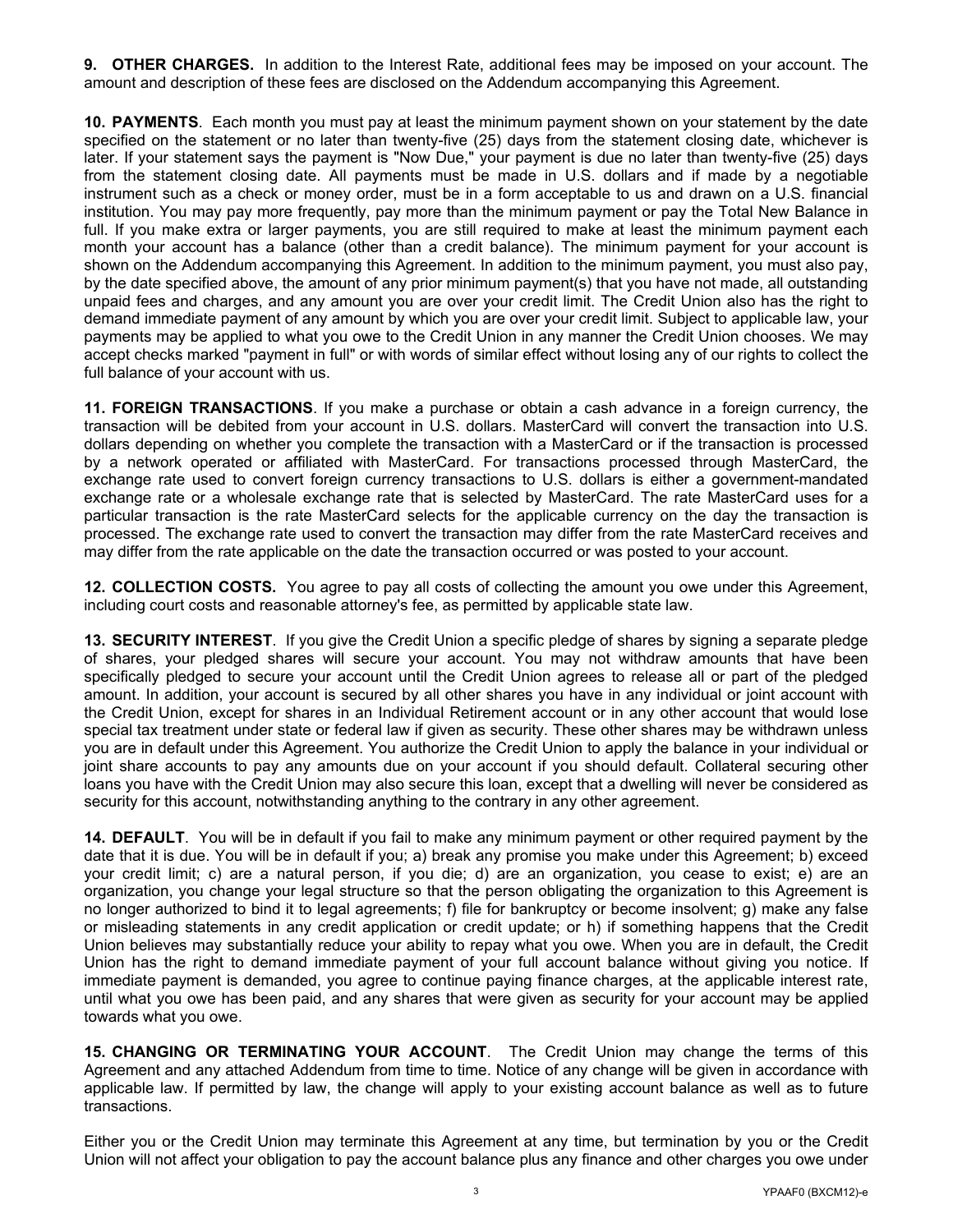this Agreement. You are also responsible for all transactions made to your account after termination, unless the transactions were unauthorized.

The card or cards you receive remain the property of the Credit Union and you must recover and surrender to the Credit Union all cards upon request or upon termination of this Agreement whether by you or the credit union. The Credit Union has the right to require you to pay your full account balance at any time after your account is terminated, whether it is terminated by you or the Credit Union.

**16. CHANGING OR TERMINATING AUTHORIZED USERS.** Upon your request, we may issue additional cards for authorized users that you designate. You must notify us in writing of any termination of an authorized user's right to access your account. Your letter must include the name of the authorized user and your account number and/or any subaccount number issued to the authorized user along with the authorized user's card and any convenience or other access checks issued to the authorized user. If you cannot return the authorized user's card or access checks and if you request your account to be closed, we will close your account and you may apply for a new account.

**17. LIABILITY FOR UNAUTHORIZED USE-LOST/STOLEN CARD NOTIFICATION**. You may be liable for the unauthorized use of your card or account. Notify us immediately, in writing or by telephone at the address or phone number included with this Agreement, if your card is lost, stolen or you suspect there has been unauthorized use of your card or account. After we receive your notification, you will not be liable for any further unauthorized use of your card or account.

If you are an organization with 10 or more employees and we have issued 10 or more cards on your account for use by your employees, **you will be liable for all unauthorized use** of your cards or account before notification to us unless your liability may be limited by MasterCard liability limitation rules as set forth below. Otherwise, you will be liable for up to \$50 for the unauthorized use of your card or account before notification to us unless your liability is further limited by MasterCard liability limitation rules as set forth below. Unauthorized use does not include use of a card by an authorized user in an unauthorized manner.

If your card is a MasterCard, you may not be liable for any unauthorized purchase transaction if you exercise reasonable care in safeguarding your card from risk of loss or theft, have not reported two or more incidents of unauthorized use in the last twelve (12) months, and if your account is in good standing.

**18. CREDIT REVIEW AND RELEASE OF INFORMATION**. You authorize the Credit Union to investigate your credit standing when opening or reviewing your account. You authorize the Credit Union to disclose information regarding your account to credit bureaus and creditors who inquire about your credit standing. If your account is eligible for emergency cash and/or emergency card replacement services, and you request such services, you agree that we may provide personal information about you and your account that is necessary to provide you with the requested service(s).

**19. RETURNS AND ADJUSTMENTS**. Merchants and others who honor your card may give credit for returns or adjustments, and they will do so by sending the Credit Union a credit slip which will be posted to your account. If your credits and payments exceed what you owe the Credit Union, the amount will be applied against future purchases and cash advances. If the credit balance amount is \$1 or more, it will be refunded upon your written request or automatically after six (6) months.

**20. ADDITIONAL BENEFITS/CARD ENHANCEMENTS**. The Credit Union may from time to time offer additional services to your account, such as travel accident insurance or a liability waiver program, at no additional cost to you. You understand that the Credit Union is not obligated to offer such services and may withdraw or change them at any time.

**21. EFFECT OF AGREEMENT**. This Agreement is the contract which applies to all transactions on your account even though the sales, cash advances, credit or other slips you sign or receive may contain different terms.

**22. NO WAIVER**. The Credit Union can delay enforcing any of its rights any number of times without losing them.

**23. STATEMENTS AND NOTICES**. Unless separate subaccounts have been set up under your account for authorized users, statements and notices will be mailed to you at the appropriate address you have given the Credit Union. You agree to notify us at least 10 days in advance of any change in address. Notice sent to any one person bound under this Agreement will be considered notice to all. If we have agreed to send statements for subaccounts under your account that have been issued to authorized users, we will send statements to the appropriate address you have provided for that authorized user. You agree to notify us at least 10 days in